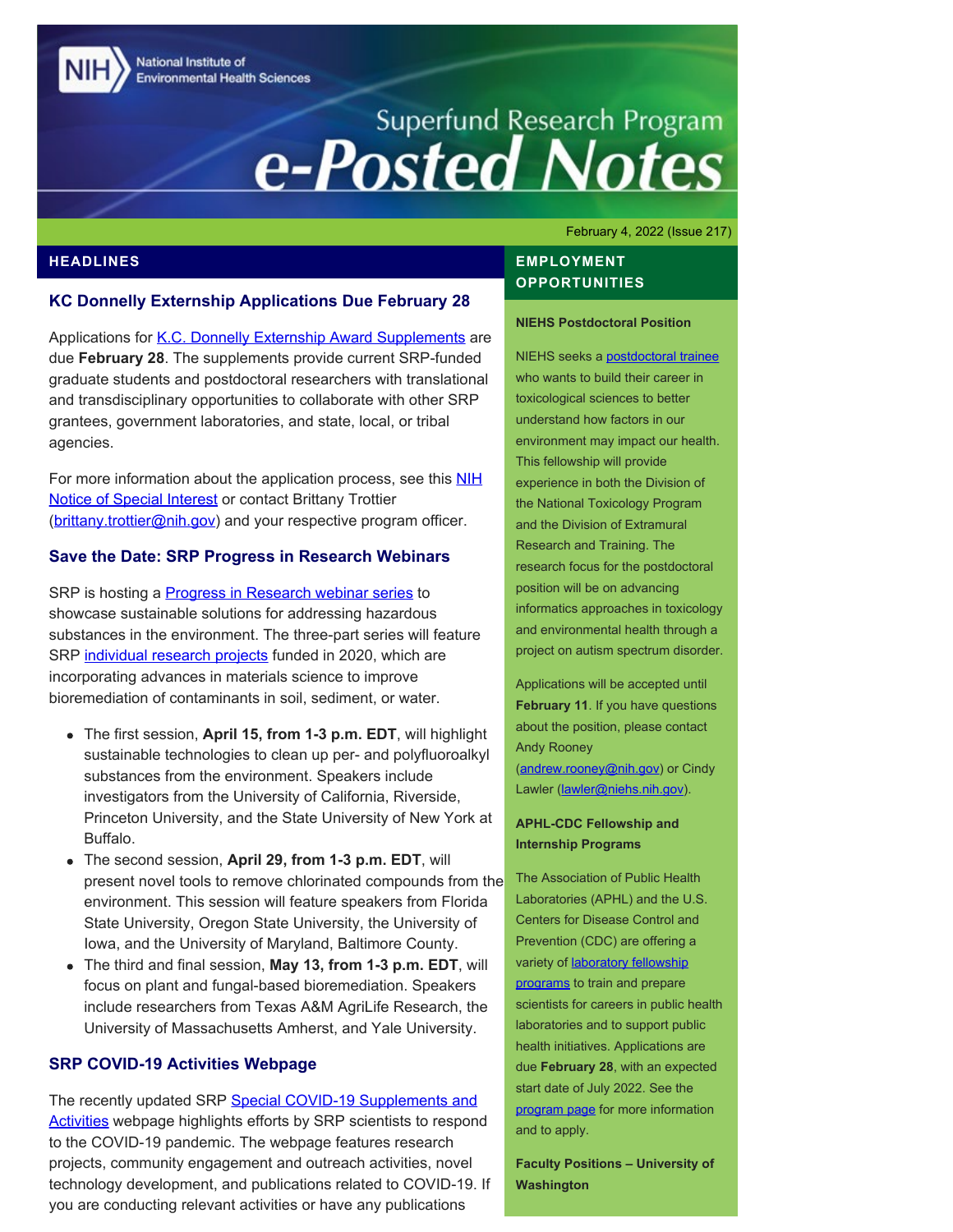you would like to see on the website, you can send your suggestions to **SRPinfo@mail.nih.gov.** 

#### **Using Nutrition to Reduce Harmful Effects of Pollutants**

Research at the University of Kentucky SRP Center, led by Bernhard Hennig, shed light on the underlying mechanisms by which exposure to polychlorinated biphenyls (PCBs) can harm the body, how some components of our diets worsen these effects, and how good nutrition can protect health. Read more in the latest **SRP Public Health Impact Story.** 

## **National Library Programs of Relevance for SRP Research and Outreach**

The **Environmental Health Information Partnership** is a collaboration between the National Library of Medicine and Historically Black Colleges and Universities and other minorityserving academic institutions. It promotes access, use, and delivery of environmental health information and expands data driven science to reduce health disparities. Another program, the [Network of the National Library of Medicine](https://nnlm.gov/) aims to improve public health by providing U.S. health professionals and community members with equal access to biomedical data and resources to make informed decisions about their health.

## **IN THE NEWS**

## **NIEHS SRP News Stories**

Take a moment to read about some of our colleagues' latest activities in this month's **Environmental Factor**, the NIEHS newsletter:

- **[Extramural Paper of the Month: Database reveals toxic metals](https://factor.niehs.nih.gov/2022/2/papers/dert/index.htm#a3)** [in private well water in NC:](https://factor.niehs.nih.gov/2022/2/papers/dert/index.htm#a3) Leveraging two decades of well water data in North Carolina (NC), NIEHS-funded researchers reported residents are exposed to arsenic and lead above the U.S. Environmental Protection Agency (EPA) standards.
- [Complexities of PFAS research focus of congressional](https://factor.niehs.nih.gov/2022/2/science-highlights/pfas-research/index.htm) [hearing](https://factor.niehs.nih.gov/2022/2/science-highlights/pfas-research/index.htm): Complexities of studying per- and polyfluoroalkyl substances (PFAS) were shared by NIEHS grantees and other experts during a congressional hearing.

Visit the SRP page for more stories about the program:

• [Duke Campaign Promotes Safe Fish Consumption](https://www.niehs.nih.gov/research/supported/centers/srp/news/2022news/duke%20campaign/duke_campaign_promotes_safe_fish_consumption.cfm): New fish consumption advisories in North Carolina were developed using data collected through the NIEHS Superfund SRP Center at Duke University. The goal is to better protect the health of people who collect and eat fish from the Cape Fear River.

## **Morello-Frosch Cited in CalMatters**

A [CalMatters article](https://calmatters.org/environment/2021/10/newsom-oil-wells-rules/?mc_cid=08412cca09&mc_eid=5485ea8320) cited work by University of California (UC) Berkeley CEC Leader Rachel Morello-Frosch on health threats, such as asthma and poor birth outcomes, associated with proximity to oil and gas wells in California. Morello-Frosch's SRP

The Department of Environmental and Occupational Health Sciences at the University of Washington invites applications for three fulltime, tenure-track faculty positions at the rank of [assistant professor,](https://apply.interfolio.com/98315) beginning in fall 2022. The successful candidate should have expertise in occupational health and safety, environmental epidemiology, or toxicology. A minimum of a Ph.D., M.D., or other appropriate terminal degree in a relevant field is required.

They also invite applications for two full-time [assistant teaching](https://apply.interfolio.com/98057) [professors](https://apply.interfolio.com/98057) (this track is not tenureeligible) to begin fall 2022. Candidates must have a M.S., M.P.H., or M.S.P.H. with expertise in environmental public health and occupational health and safety.

## **CURRENT RESEARCH BRIEF**

**[SRP Research Brief 326](https://tools.niehs.nih.gov/srp/researchbriefs/view.cfm?Brief_ID=326)**: New Technique Yields Promising Results for Uranium Removal in the Field (Glycosurf, Boxley; University of Arizona, Maier)

Past [Research Briefs](http://tools.niehs.nih.gov/srp/researchbriefs/index.cfm) are available on the SRP website. To receive the monthly Research Briefs or to submit ideas, email Michelle **Heacock** 

[\(heacockm@niehs.nih.gov\)](mailto:heacockm@niehs.nih.gov).

Video summaries of the SRP Research Briefs are available on the [NIEHS Social Media Shorts](https://www.youtube.com/playlist?list=PLlo0xQLFI54GlGBHIWb3va3YrKAv16SZ8) [YouTube page.](https://www.youtube.com/playlist?list=PLlo0xQLFI54GlGBHIWb3va3YrKAv16SZ8)

#### **EVENTS**

**[NIH Climate Change and Health](https://nih.zoomgov.com/webinar/register/WN_QYxjfaBZR7qLMcEh0K-2tw?utm_medium=email&utm_source=govdelivery)** [Webinar Series: Why Climate](https://nih.zoomgov.com/webinar/register/WN_QYxjfaBZR7qLMcEh0K-2tw?utm_medium=email&utm_source=govdelivery) [Change is a Health Threat](https://nih.zoomgov.com/webinar/register/WN_QYxjfaBZR7qLMcEh0K-2tw?utm_medium=email&utm_source=govdelivery) February 9, 2022 **Virtual** 

[Advancing Environmental Health](https://tools.niehs.nih.gov/conference/eheworkshop2022/) [Equity Through Implementation](https://tools.niehs.nih.gov/conference/eheworkshop2022/) **[Science](https://tools.niehs.nih.gov/conference/eheworkshop2022/)** February 28 and March 1, 2022 **Virtual** 

[Open Science Conference](https://www.open-science-conference.eu/)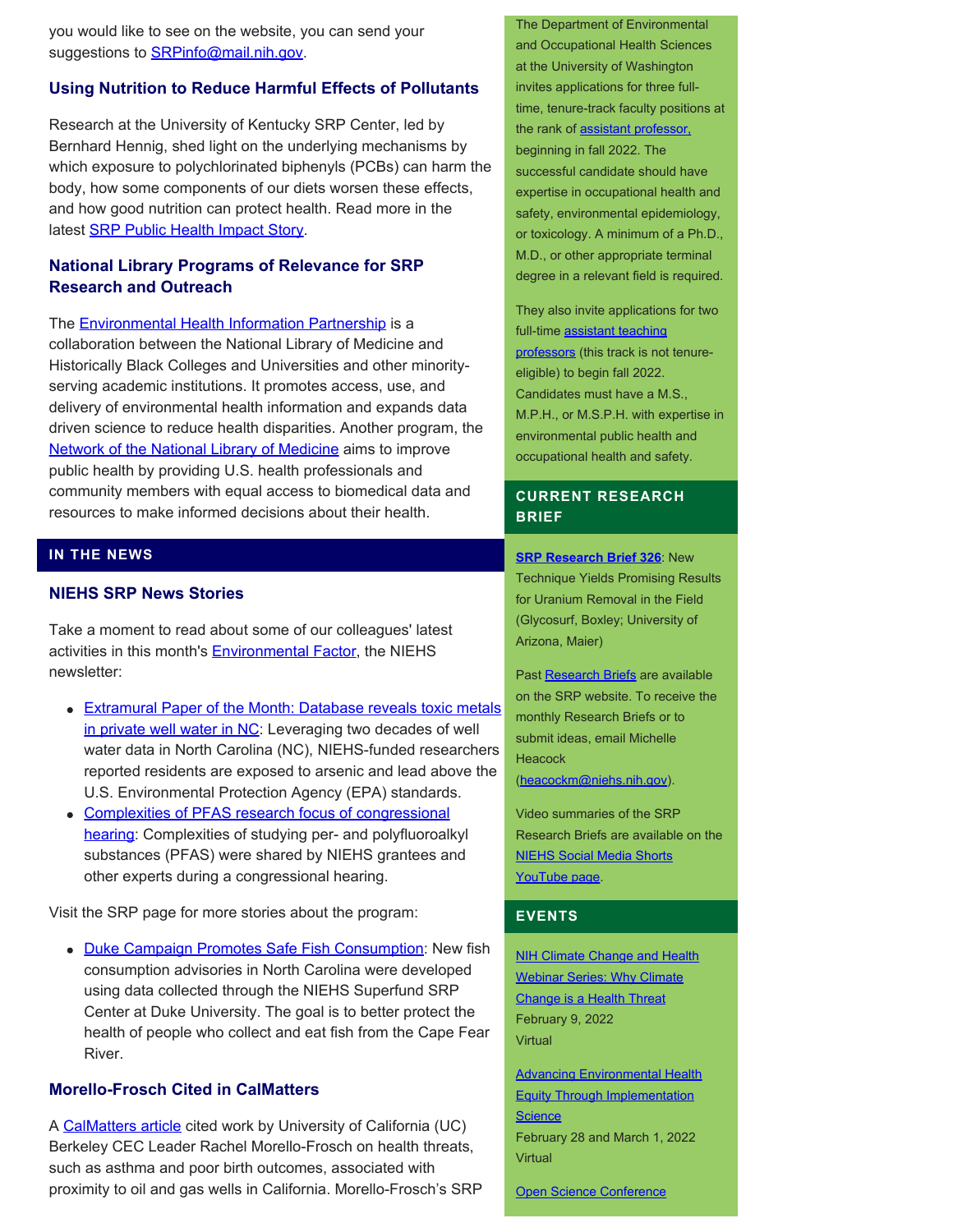research focuses on identifying areas that are disproportionately affected by environmental contaminants and guiding community interventions to address these inequalities.

## **Sunderland Highlighted in PBS News Hour**

Elsie Sunderland, a researcher at the University of Rhode Island (URI) SRP Center, recently appeared on [PBS News Hour](https://www.pbs.org/newshour/show/why-pfas-are-so-impervious-and-who-is-most-at-risk-from-the-forever-chemicals) discussing her research findings on health outcomes associated with per- and polyfluoroalkyl substances (PFAS) and levels of exposure in the general population.

# **Environmental Health Perspectives Article Features SRP Research**

A [news feature in Environmental Health Perspectives](https://ehp.niehs.nih.gov/doi/10.1289/EHP10375) quoted researchers across SRP Centers, including UC Berkeley SRP Center Director Martyn Smith and Columbia University SRP Center Director Ana Navas-Acien. The feature highlighted research by Smith to **categorize key characteristics** of cardiovascular toxicants. Smith explains how this work aims to improve understanding of disease mechanisms.

## **Duke SRP Research Featured Across Media Outlets**

Duke University SRP Center researchers were featured in various articles and podcasts about chemical contaminants in water. A [Metro UK news article](https://metro.co.uk/2021/11/20/is-filtered-water-actually-any-better-for-you-than-tap-water-15563069/) quoted Duke SRP Center Co-Director Heather Stapleton about her  $2020$  study on the efficacy of home filters for removing PFAS from drinking water.

The Duke University Pratt School of Engineering's [Rate of](https://pratt.duke.edu/about/news/podcast/chemical-detective) [Change podcast](https://pratt.duke.edu/about/news/podcast/chemical-detective) featured Duke SRP Center researcher Lee Ferguson. Ferguson spoke about detection of GenX in the Cape Fear River and discussed chemical analysis techniques used to detect environmental contaminants in drinking water.

Community Engagement Core (CEC) Program Coordinator Chiara Klein wrote a story for **Star News Online** about fishing in the Cape Fear River and center activities to improve safety in this area, including Duke SRP Center's **[Stop, Check, and Enjoy](https://sites.nicholas.duke.edu/superfundcec/fish/stop-check-enjoy-campaign-materials/)** [campaign.](https://sites.nicholas.duke.edu/superfundcec/fish/stop-check-enjoy-campaign-materials/)

## **TRAINEE SPOTLIGHT**

## **Eick Transitions from Trainee to Faculty**

Former SRP trainee Stephanie Eick just landed a new job as an assistant professor of environmental health at Emory University's Rollins School of Public Health. She is currently mapping out her research program, which will largely focus on environmental health disparities and



the effects of chemical and nonchemical stressors–such as social factors and access to healthcare– on pregnancy and children's health.

Eick's work will build on part on her doctoral research as a trainee

#### March 8-10, 2022 Virtual

**[8th Annual Women's Health](https://www.niehs.nih.gov/news/events/whad/index.cfm) [Awareness](https://www.niehs.nih.gov/news/events/whad/index.cfm)** April 9, 2022 Durham, NC

[Third National PFAS Conference](https://pfasmeeting.wordpress.ncsu.edu/) June 15-17, 2022 Wilmington, NC

**[International Data Week](https://internationaldataweek.org/)** June 20-23, 2022 Seoul, South Korea and Virtual

**[SETAC 8th World Congress](https://singapore.setac.org/)** September 4-8, 2022 Singapore

[11th Conference on Metal Toxicity](https://www.fourwav.es/view/1725/info/) [and Carcinogenesis](https://www.fourwav.es/view/1725/info/) October 16-19, 2022 Montreal, Canada

**[SRP Annual Meeting](https://www.niehs.nih.gov/research/supported/centers/srp/events/srp_annual_mtgs/index.cfm)** Tentative, November 15-18, 2022 Raleigh, NC

## **GET UPDATES FROM OTHER SRP GRANTEES**

To see the latest SRP grantee publications, visit the [SRP Grantee](https://tools.niehs.nih.gov/srp/publications/granteepublications.cfm) [Publications page.](https://tools.niehs.nih.gov/srp/publications/granteepublications.cfm)

Visit the [SRP Materials for Grantees](https://www.niehs.nih.gov/research/supported/centers/srp/resources/index.cfm) [page](https://www.niehs.nih.gov/research/supported/centers/srp/resources/index.cfm) for helpful information, such as SRP administrative supplements information, SRP best practices, guidelines for NIEHS logo use, and the Data Collection Form.

See the **SRP Science Digest** to read more about recent SRP research highlights and activities.

The **SRP Events page** contains information about upcoming meetings, seminars, and webinars.

The SRP website also has [Search](http://tools.niehs.nih.gov/srp/search/index.cfm) [Tools](http://tools.niehs.nih.gov/srp/search/index.cfm) to help you learn more about projects funded by the program.

# **JOIN THE @SRP\_NIEHS KNOWLEDGE NETWORK ON TWITTER!**

NIEHS uses Twitter, a popular social media tool, for information sharing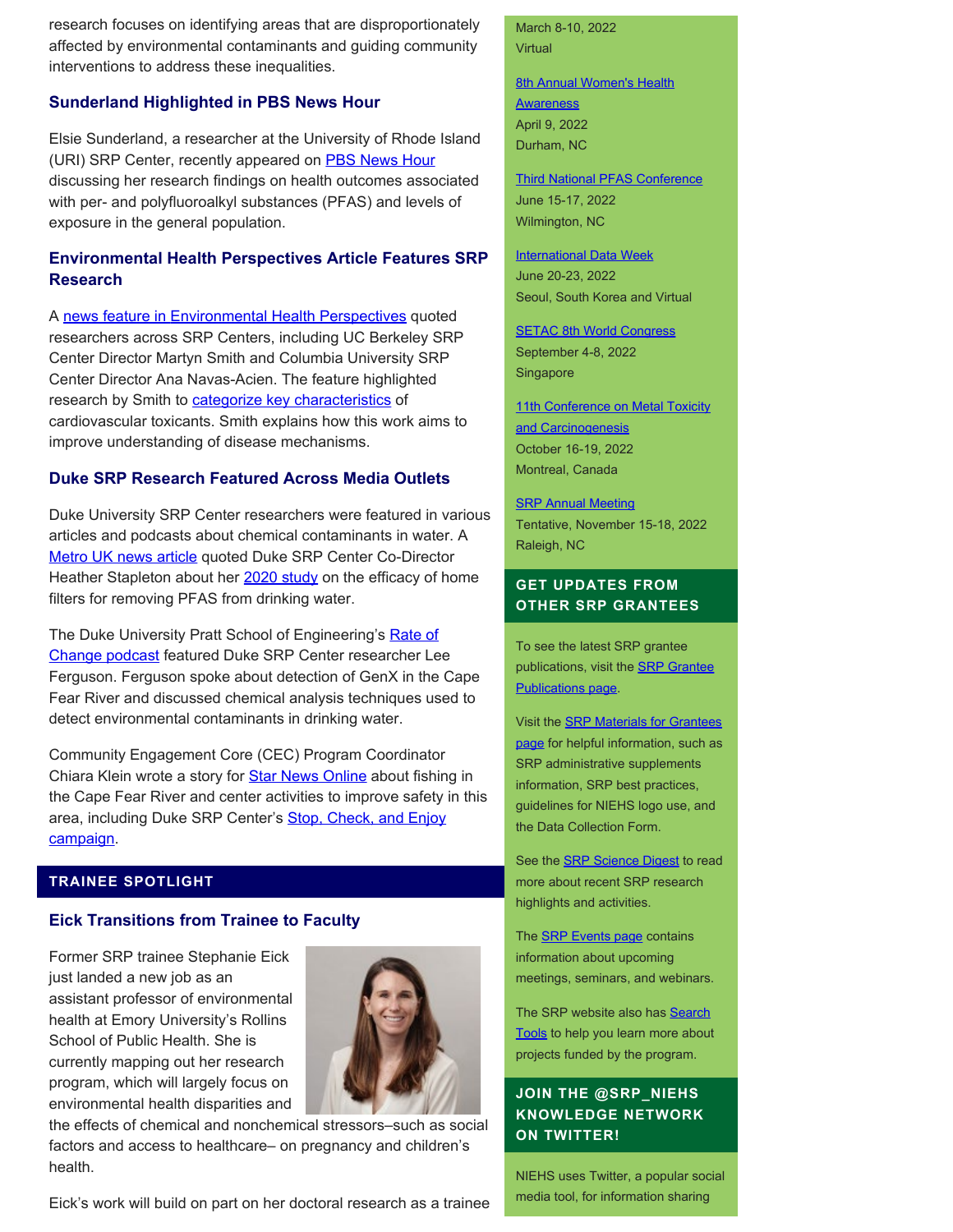with the Northeastern University SRP Center. Under the mentorship of Jose Cordero, Eick found that **oxidative stress** may be an important contributor to preterm birth in Puerto Rican women.

"As a female, I've always been very interested in maternal and child health. Pregnancy is such a unique timepoint to study because it's a short window during which exposures can have such long-lasting and generational effects," Eick said.

In 2018, a [K.C. Donnelly Externship](https://www.niehs.nih.gov/research/supported/centers/srp/training/donnelly/2018winners/index.cfm) enabled Eick to study with Craig Steinmaus at the UC Berkeley SRP Center. There, she examined how socioeconomic status and arsenic exposure may interact in ways that potentially **[contribute to diabetes risk](https://pubmed.ncbi.nlm.nih.gov/30875511/)**. More recently, Eick co-authored with Steinmaus a review of current research on **connections between obesity and arsenic exposure**.

Eick later reconnected with Steinmaus when she became a postdoc at UC San Francisco; together they taught an epidemiology course for master's students.

Now that Eick has clinched her own faculty position, she has some advice for SRP trainees:

"Get involved and reach out to others! One of the biggest assets of SRP for trainees is the vast professional network," Eick said. "I was fortunate to work with many great senior faculty, which helped shape how I think about my own research and what I hope my career will look like."

## **HOT PUBLICATION**

## **Linking Environmental Exposures and Gut Bacteria to Liver Disease**

Changes to gut bacteria caused by a type of dioxin [may](https://pubmed.ncbi.nlm.nih.gov/34830313/) [contribute](https://pubmed.ncbi.nlm.nih.gov/34830313/) to the development of non-alcoholic fatty liver disease (NAFLD), according to a study by the Michigan State University SRP Center. The dioxin, known as TCDD, is a byproduct of burning organic materials.

In mice, TCDD exposure has been linked to fat buildup and cell damage in the liver, key characteristics of NAFLD development in humans. The team wanted to understand the underlying mechanisms and the role of the gut microbiome in NAFLD development and progression.

Researchers conducted metagenomic sequencing, which looks at all genes in an organism and their functions, to evaluate differences in bacterial diversity and abundance in mice exposed to TCDD.

They observed that the composition of gut bacteria was different in mice exposed to TCDD and resembled the microbiome of patients with NAFLD. For example, TCDD-exposed mice had more species of Lactobacillus bacteria often associated with NAFLD, diabetes, and liver fibrosis and fewer types of other bacteria, such as Lactobacillus murinus. Decreases in Lactobacillus murinus have been reported in human NAFLD.

through tweets. Many SRP Centers also have accounts, and it would be great if all participated! Follow us [@SRP\\_NIEHS](https://twitter.com/SRP_NIEHS) to instantly hear news about the program, noteworthy publications, events, and job opportunities for trainees.

#### **CONTACT INFORMATION**

Need to get in touch with an NIEHS SRP staff member? Check out our [Contact Staff](https://www.niehs.nih.gov/research/supported/centers/srp/about/contact_us/index.cfm) page.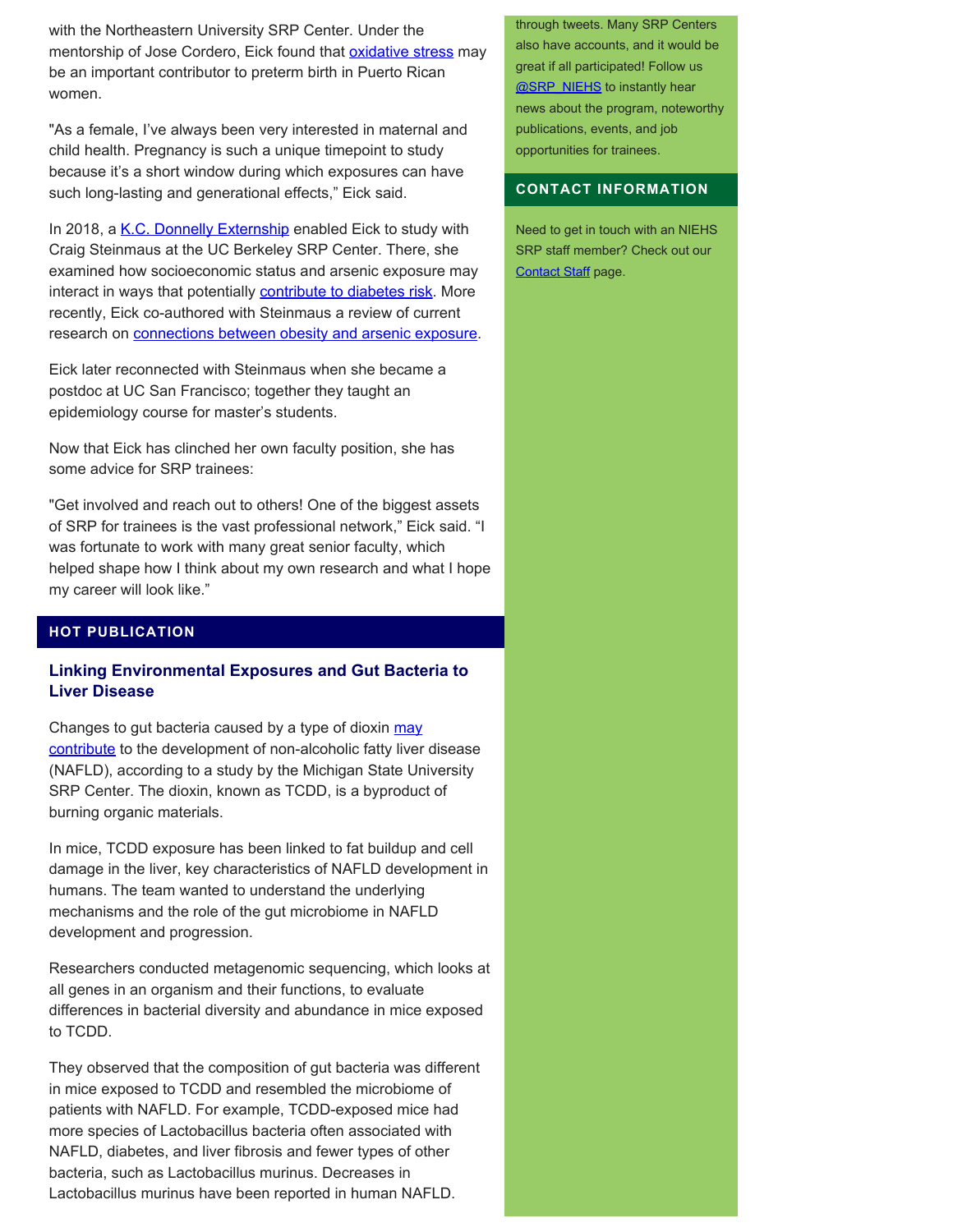The team also reported that in mice exposed to TCDD, increased Lactobacillus species were associated with higher expression of genes responsible for bile acid metabolism. Bile acids play a key role in glucose, lipid, and energy regulation and alterations to their metabolism contribute to liver disease, obesity, and diabetes.

The authors also linked higher abundance of some Lactobacillus bacteria with increased expression of a gene associated with the synthesis of vitamin K12, which is stored in fatty tissue and the liver. These findings were similar to those in publicly available microbiome data from patients with liver disease.

According to the team, these findings highlight similarities between liver damage in mice following TCDD exposure and human NAFLD and point to the gut microbiome as a potential factor affecting disease development.

#### **AWARD WINNERS**

## **Barlaz Elected as AAAS Fellow**

North Carolina State University (NCSU) SRP Center researcher Morton Barlaz was elected as a **Fellow of the American** [Association for the Advancement of Science](https://www.aaas.org/fellows) (AAAS), the world's largest scientific society and publisher of the journal Science. He was recognized for his contributions to the field of environmental engineering, particularly for advancing understanding of solid waste engineering and related fundamental biological and chemical processes. Barlaz's SRP-funded research aims to develop carbon-based sorbents for PFAS removal.

## **Harvard Trainee Awarded Green Chemistry Fellowship**

Harvard University SRP Center trainee Holly Rudel was awarded the [Joseph Breen Memorial Fellowship Award](https://www.acs.org/content/acs/en/funding/scholarships-fellowships/joseph-breen-memorial-fellowship.html) from the American Chemical Society Green Chemistry Institute. The award sponsors the participation of one outstanding graduate or post-graduate scholar in a green chemistry technical meeting, conference, or training program. Green chemistry refers to the discovery and design of chemical products and processes that reduce the use and generation of hazardous substances.

## **Iowa SRP Scientists Receive Awards**

University of Iowa SRP Center Deputy Director Hans-Joachim Lehmler received the [2021 John Doull Award](https://ehsrc.public-health.uiowa.edu/lehmler-receives-2021-john-doull-award/) at the annual Central States Society of Toxicology Meeting. This award is presented at the meeting each year to honor the contributions of members to the toxicology field.

Jerald Schnoor was chosen as a recipient of the [2022](https://pubs.acs.org/doi/10.1021/acs.est.1c08578) [Outstanding Achievements Award in Environmental Science &](https://pubs.acs.org/doi/10.1021/acs.est.1c08578) [Technology](https://pubs.acs.org/doi/10.1021/acs.est.1c08578) for his research on phytoremediation technology and water quality engineering. The award will be presented at the American Chemical Society National Meeting and Exposition in March.

## **Duke SRP Researchers Named as "Most Highly Cited"**

Duke SRP Center researchers Heather Stapleton and Mark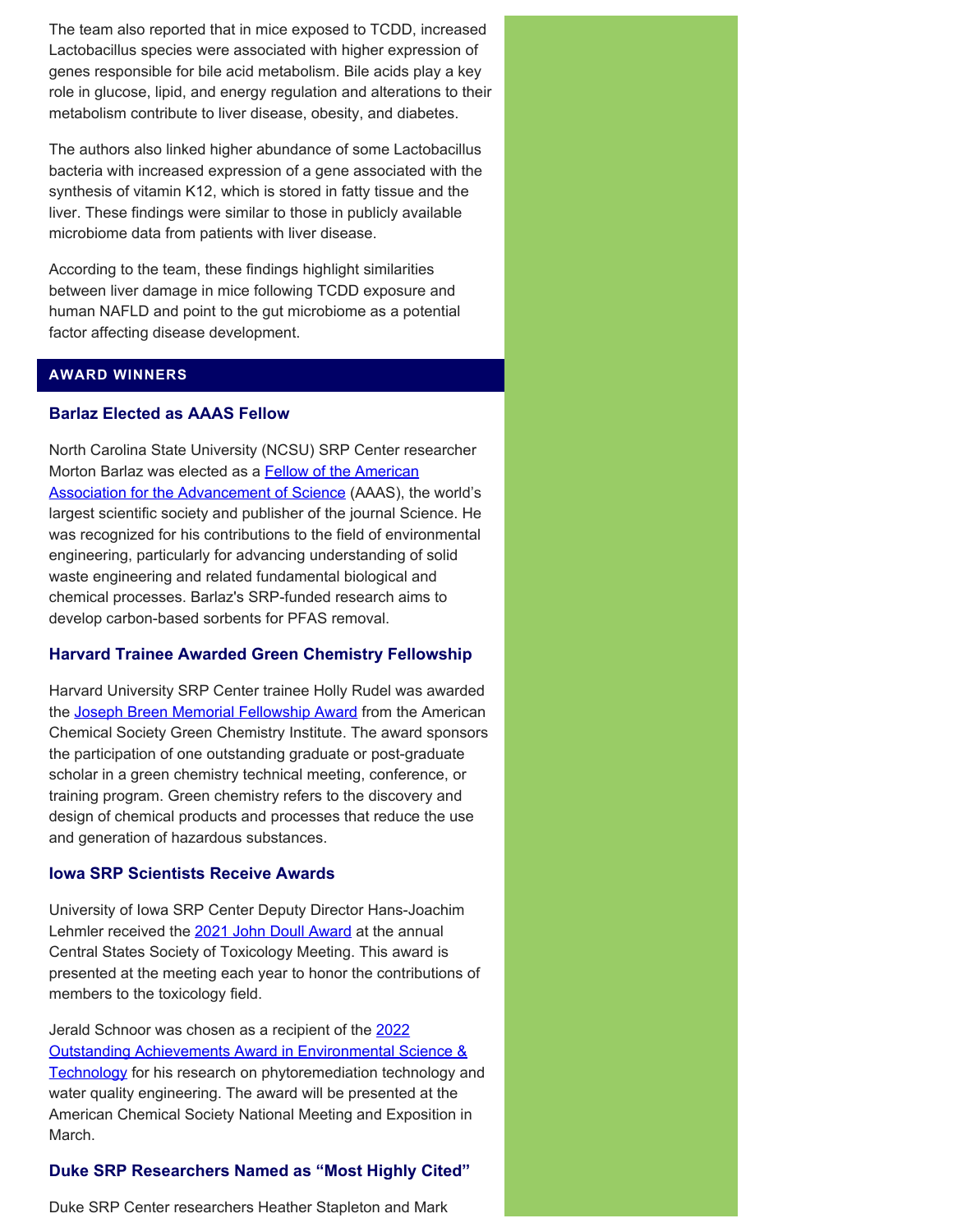Wiesner appeared in the Web of Science's annual list of the world's **Most Highly Cited Researchers**. Researchers in this list have published multiple papers that rank in the top 1%, by citation rate, of all papers in their field. Stapleton and Wiesner were listed in their respective disciplines of environmental chemistry and environmental engineering.

## **Cardenas Honored with OSU Alumni Award**

Andres Cardenas, a researcher at the UC Berkeley SRP Center, received a [Young Alumni Award](https://science.oregonstate.edu/impact/2021/10/rising-environmental-health-scientist-receives-young-alumni-award?fbclid=IwAR3KSlIxCmoVPrC29Ie8yRFUws6oEs0QAMYvebISVxF01oq9Zlky0xUNVF0) from the College of Science at Oregon State University (OSU). The award recognizes exceptional achievements in career, public service, and volunteer activities of OSU alumni less than 10 years out from graduation. Cardenas received his bachelor's degree in biochemistry and biophysics, a master's degree in biostatistics, and a Ph.D. in environmental health science at OSU before joining the faculty at UC Berkeley.

## **TAMU Team Chosen for National Program**

A research team from the Texas A&M University (TAMU) SRP Center was selected as one of only 12 teams participating nationwide in [the Landscape Architecture Foundation Case](https://mailchi.mp/lafoundation/2022-csi-teams?e=37f51a8f5f) **[Studies Investigation Program.](https://mailchi.mp/lafoundation/2022-csi-teams?e=37f51a8f5f)** This program pairs university faculty-student teams with landscape project designers to assess the environmental, social, and economic benefits of the projects and produce case study briefs. The TAMU team, consisting of Galen Newman, Dongying Li, and trainee Rui Zhu, will conduct landscape performance evaluations of the Houston Arboretum and Nature Center.

# **LSU SRP Trainee Receives Research Grant**

LSU SRP Center trainee Myron Lard earned an **NIH Supplement** [to Promote Diversity in Health-Related Research](https://www.lsu.edu/srp/news/2021/diversity_supplement.php) grant. These grants provide funding and mentorship opportunities for highly qualified students from underrepresented racial and ethnic groups. Lard studies environmentally persistent free radicals under the mentorship of Robert Cook.

# **CALL FOR ABSTRACTS**

# **Pop-Up Writing Opportunity: Environmental Racism and Justice**

The National Center for Institutional Diversity at the University of Michigan invites pitch submissions to an essay series focused on environmental racism and environmental justice. The series will appear in the center's online magazine, Spark. The editors encourage pitches pertaining to scholarship that emerged from collaborations between community and academic partners. Please see [the announcement](https://lsa.umich.edu/ncid/news-events/all-news/spark/calls-for-submissions/pop-up-writing-environmental-racism-justice.html) for more information. Submissions are due **February 16**.

# **Accepting Publications for a Special Issue on Arsenic in Drinking Water**

Water, an open-access journal on water science and technology,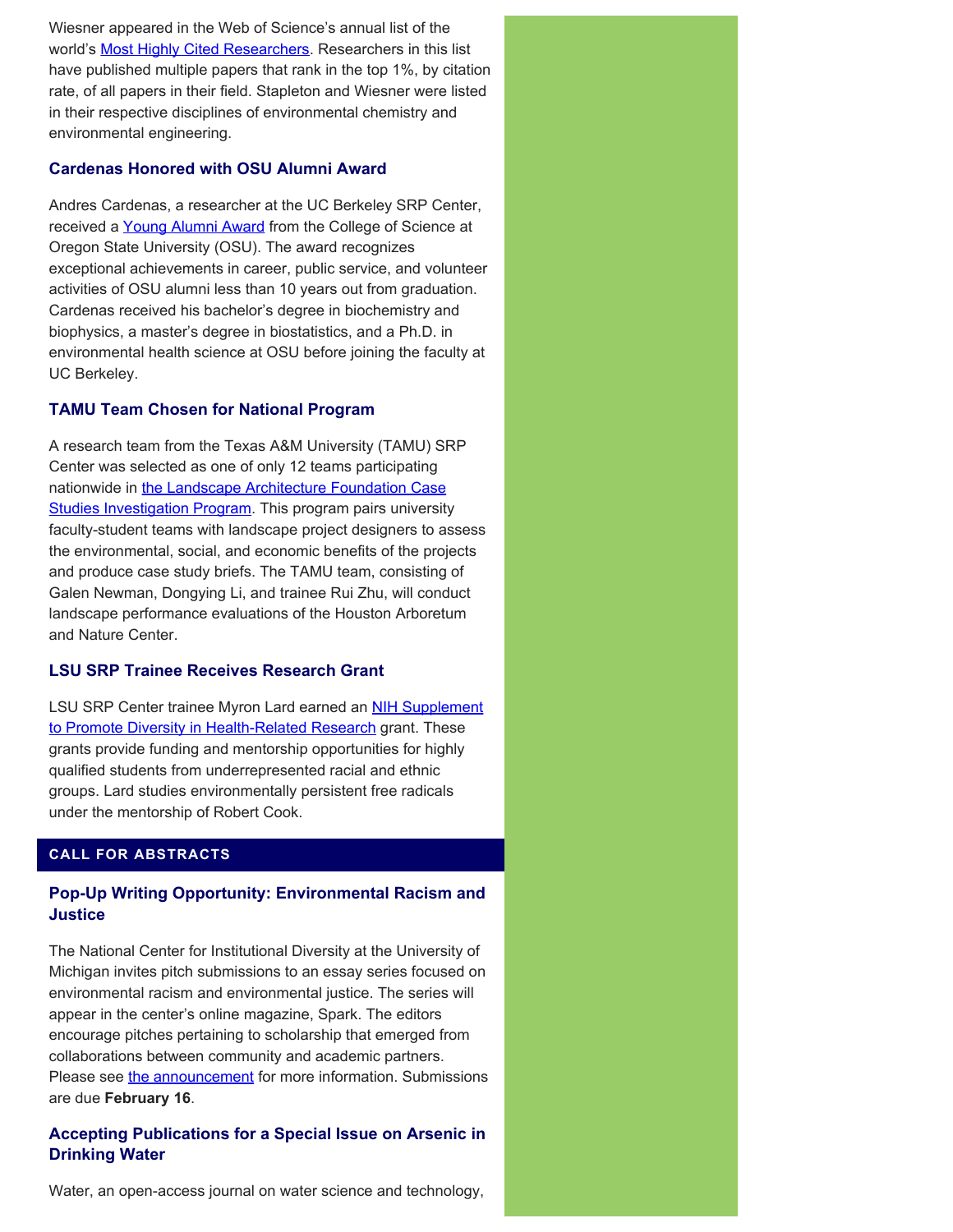is accepting manuscript submissions for a special issue, ["Arsenic](https://www.mdpi.com/journal/water/special_issues/arsenic_water_health) [in Drinking Water and Human Health](https://www.mdpi.com/journal/water/special_issues/arsenic_water_health)." SRP Health Scientist Administrator Danielle Carlin is a guest editor and will help write the editorial to this special issue. NIEHS grantees and other researchers are invited to submit their manuscripts to share their latest findings on the human health effects of arsenic in drinking water. Submissions are due **September 30**.

## **FUNDING OPPORTUNITIES**

## **Human Health Exposure Analysis Resource (HHEAR) Program**

Applications are being accepted for the **HHEAR program**, which provides researchers free access to laboratory and data analysis services to expand the assessment of environmental exposures in their existing NIH-funded studies. Past and present SRP grantees with ongoing studies can apply for no-cost targeted and untargeted analysis of environmental and biological samples. The next submission deadline is **February 11**. For questions related to the application process, visit the **How to Apply** page or contact [HHEARHelp@Westat.com.](mailto:HHEARHelp@Westat.com) If you have any questions about the HHEAR program, please contact Michelle Heacock ([heacockm@niehs.nih.gov\)](mailto:heacockm@niehs.nih.gov).

## **Crushing Pollution Video Challenge**

The U.S. Environmental Protection Agency (EPA) invites students and others, including people who live near industrial facilities, to create videos for its [Crushing Pollution Video Challenge](https://www.epa.gov/toxics-release-inventory-tri-program/companies-crushing-pollution-video-challenge) that illustrate how U.S. businesses are reducing toxic chemical releases for the benefit of the environment and communities. The challenge encourages participants to use EPA's Toxic Release Inventory P2 Search Tool to identify a facility that has reported innovative pollution prevention strategies. Submissions are due **March 1**.

#### **Call for Proposals: Restoration Technology Innovation**

The Air Force Civil Engineer Center (AFCEC) released a [request](https://sam.gov/opp/c5d3bf7f32234ebabad2c0407e395a72/view) [for proposals](https://sam.gov/opp/c5d3bf7f32234ebabad2c0407e395a72/view) focused on field-scale demonstration and validation of innovative technologies and methodologies for PFAS characterization, treatment, modeling, and remedy resilience. U.S. companies, academic institutions, non-profit institutions, and government agencies are invited to apply. Proposals are due **March 14**. If you have any questions, please contact Jeff Davis ([jeffrey.davis.90@us.af.mil\)](mailto:jeffrey.davis.90@us.af.mil) or Kent Glover ([kent.glover@us.af.mil\)](mailto:kent.glover@us.af.mil).

## **Environmental Literacy Program: Increasing Community Resilience to Extreme Weather and Climate Change**

The National Oceanic and Atmospheric Administration announced a **funding opportunity** for projects that help communities develop environmental literacy necessary to improve their resilience to extreme weather and climate change. Projects should demonstrate how they will engage children, youth, or adults to build these capabilities, particularly through active and social learning, during the award period. Applications are due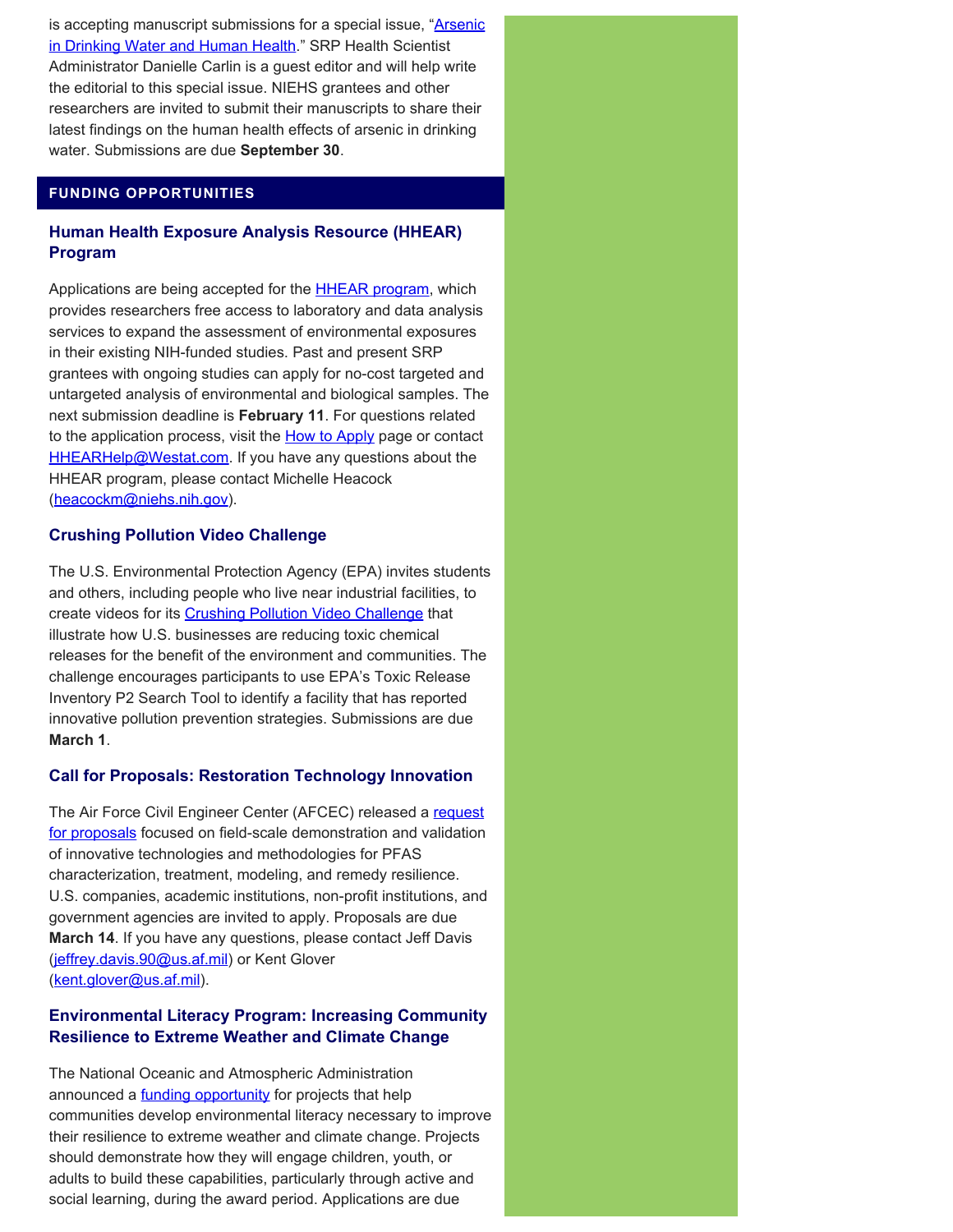#### **March 17**.

## **Environmental Justice Video Challenge for Students**

EPA and partners launched a [video challenge](https://www.epa.gov/innovation/environmental-justice-video-challenge-students) for students to enhance communities' capacity to address environmental and public health inequities. The challenge is structured in two separate phases, each with its own timeline:

- Phase 1: The goal is for students to create a video demonstrating innovative approaches—using **publicly** [available data and tools](https://www.epa.gov/innovation/ej-video-challenge-students-tools-and-data-resources)—to identify and characterize environmental justice issues in a select community. Students are strongly encouraged to work in teams and collaborate with community organizations. Submissions are due **April 1**.
- Phase 2: Students will develop a video showing how they worked with community-based organizations to identify ways of addressing environmental justice issues. A due date and details on the specific requirements for this phase are forthcoming.

## **INTERAGENCY NEWS**

## **EPA Seeks Nominations for Small Business Panel on PFAS**

EPA is inviting small businesses, governments, and not-for-profit organizations to participate as Small Entity Representatives (SERs) for a Small Business Advocacy Review Panel. This panel will focus on the agency's development of a rule that would help EPA better understand the sources and quantities of PFAS manufactured in the U.S. and support the agency's **[PFAS](https://www.epa.gov/pfas/pfas-strategic-roadmap-epas-commitments-action-2021-2024)** [Strategic Roadmap.](https://www.epa.gov/pfas/pfas-strategic-roadmap-epas-commitments-action-2021-2024) The Panel members ask a selected group of SERs to provide advice and recommendations on behalf of their company, community, or organization. [Self-nominations](https://www.epa.gov/reg-flex/potential-sbar-panel-tsca-section-8a7-rule-reporting-and-recordkeeping-requirements) must be submitted by **February 16**.

#### **DATA SCIENCE AND DATA SHARING**

## **Iowa SRP Releases New PCB Datasets**

Researchers [a](https://doi.pangaea.de/10.1594/PANGAEA.935238)t the University of Iowa SRP Center released a [dataset](https://doi.pangaea.de/10.1594/PANGAEA.935238) that reports the levels of PCB concentrations in air from the Chicago area collected in 2009. Iowa SRP researchers also released **another dataset** from sediments in a PCB-contaminated wastewater lagoon in Altavista, Virginia. It reveals which PCB compounds are in the surface sediment from the lagoon.

#### **UNC SRP Publishes Gene Transcription Dataset**

University of North Carolina at Chapel Hill SRP Center researchers shared [a dataset](https://dataverse.unc.edu/dataset.xhtml?persistentId=doi:10.15139/S3/XUO3X9) describing sex-specific differences in gene expression associated with prenatal exposures to arsenic in mice. Using this data, the team observed that arsenic exposure before birth [may contribute to the expression of genes](https://pubmed.ncbi.nlm.nih.gov/33145626/) associated with diabetes in males, but not in females.

#### **Open Science Conference**

The [9th Open Science Conference](https://www.open-science-conference.eu/) will take place **March 8-10**.